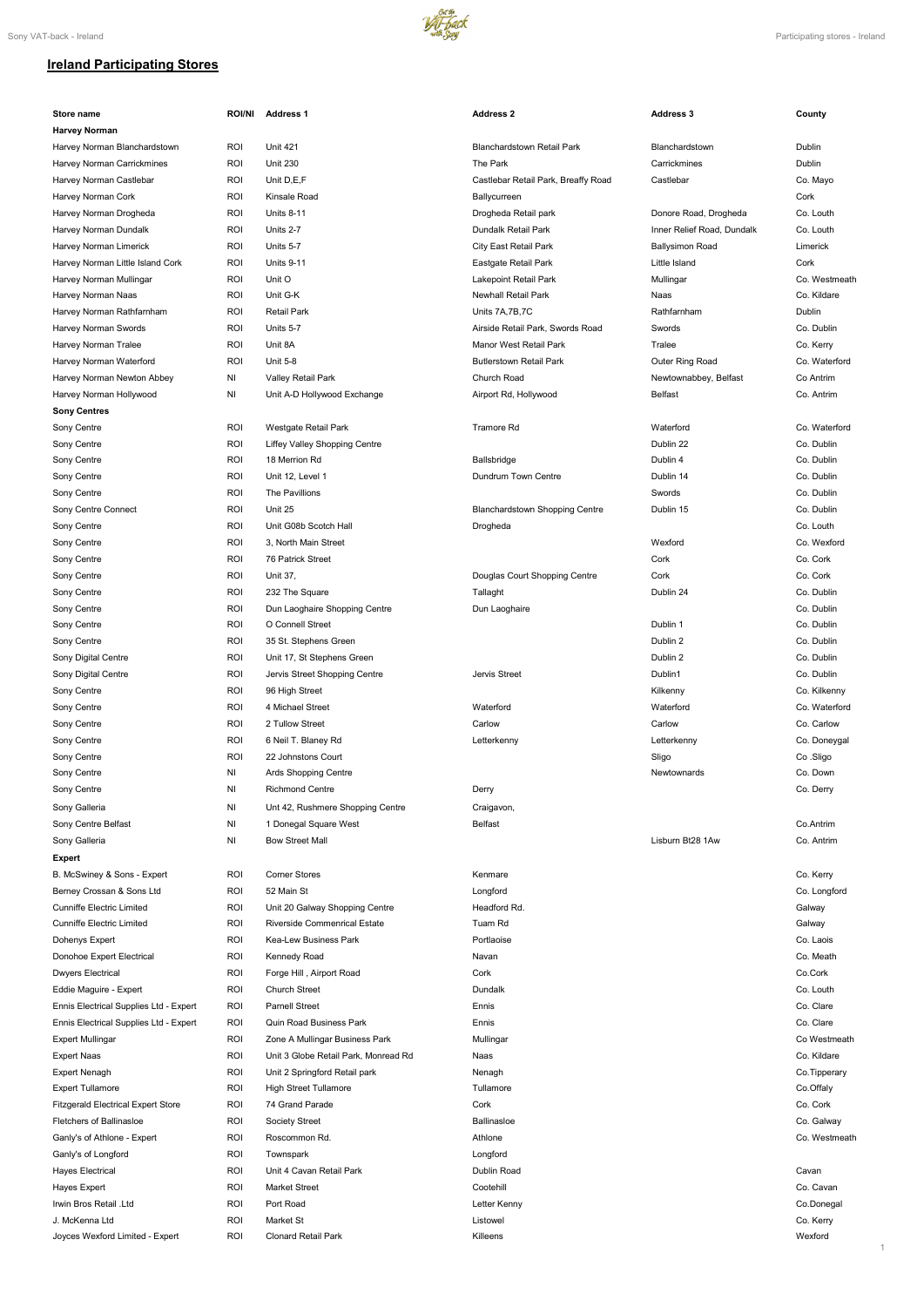

| Sony VAT-back - Ireland                                           |                  |                                                     |                         |                     | Participating stores - Ireland |
|-------------------------------------------------------------------|------------------|-----------------------------------------------------|-------------------------|---------------------|--------------------------------|
| Store name                                                        | <b>ROI/NI</b>    | <b>Address 1</b>                                    | <b>Address 2</b>        | <b>Address 3</b>    | County                         |
| Kellehers TV - Expert<br>Kerry Refrigeration & Electrical Company | ROI              | 119 Main St                                         | Mallow                  |                     | Co. Cork                       |
| Ltd                                                               | ROI              | 14 Plunkett St                                      | Killarney               |                     | Co. Kerry                      |
| Marron Electrical Limited - Expert                                | ROI              | 48 Main Street                                      | Carrickmacross          |                     | Co. Monaghan                   |
| Martin Dolan Expert Electrical                                    | <b>ROI</b>       | <b>Main Street</b>                                  | Loughrea                |                     | Co. Galway                     |
| McGroartys TV Centre Limited - Expert                             | <b>ROI</b>       | Killybegs Rd                                        | Donegal                 |                     | Co. Donegal                    |
| P.J. Clarke TV - Expert                                           | ROI              | Shop Street                                         | Westport                |                     | Co. Mayo                       |
| Pat Irwin Electrical Ltd                                          | ROI              | Distillery Lanes, Main St                           | Midleton                |                     | Co. Cork                       |
| Sheridan Electrics Limited - Expert                               | ROI              | Moneen Road                                         | Castlebar               |                     | Co. Mayo                       |
| Stakelums Retail Ltd                                              | ROI              | Unit 3 Racecourse Retail Park, Racecourse Road      | Thurles                 |                     | Co. Tipperary                  |
| <b>Stapletons Expert Electrical</b>                               | ROI              | Vicar Street                                        | Tuam                    |                     | Co. Galway                     |
| <b>Stapletons Expert Electrical</b>                               | ROI              | Galway Road                                         | Tuam                    |                     | Co. Galway                     |
| Swans Electrical - Expert                                         | <b>ROI</b>       | Sean Swan                                           | <b>Tullow Street</b>    |                     | Carlow                         |
| Swans Electrical - Expert<br>T. F. Fleming Limited                | ROI<br>ROI       | <b>Strawhall Industrial Estate</b><br>Church Square | Carlow                  |                     | Co. Carlow<br>Co. Monaghan     |
| Taheny Electrical - Expert                                        | ROI              | 28-31 Market Street                                 | Monaghan<br>Sligo       |                     | Co. Sligo                      |
| Thornhill Bros. Electrical Limited - Expert                       | <b>ROI</b>       | 69 Bridge Street                                    | Skibbereen              |                     | Co. Cork                       |
| Thornhill Bros. Electrical Limited - Expert                       | <b>ROI</b>       | <b>Bantry Business Park</b>                         | Dunbitten               |                     | Co. Cork                       |
| Toss Bryan                                                        | ROI              | <b>Courthouse Road</b>                              | Fermoy                  |                     | Co. Cork                       |
| <b>Michael Briscoe Electrics</b>                                  | ROI              | Unit 1 Newgrange Business Park, Donore Rd.          | Drogheda                |                     | Co. Louth                      |
| <b>Hopkins Expert</b>                                             | ROI              | South Quay                                          |                         | <b>Wicklow Town</b> | Co. Wicklow                    |
| <b>Euronics</b>                                                   |                  |                                                     |                         |                     |                                |
| Cassidy Electrical Ltd                                            | ROI              | <b>Main Street</b>                                  |                         | Ballyshannon        | Donegal                        |
| Cassidy Electrical Ltd                                            | ROI              | New Row                                             |                         | Donegal Town        | Co. Donegal.                   |
| <b>Electrocity Kilkenny</b>                                       | <b>ROI</b>       | Ormonde Retail Park                                 | Dublin Road             | Kilkenny            | Co. Kilkenny.                  |
| <b>Electro City Waterford</b>                                     | ROI              | Kingsmeadow Retail Park                             | Ring Road               |                     | Waterford                      |
| <b>Electrocity Carlow</b>                                         | ROI              | Unit 5                                              | Hanover Retail Park     | Carlow              | Co. Carlow                     |
| <b>Gunning Electrical</b>                                         | <b>ROI</b>       | Main Street                                         | Castlerea               |                     | Co. Roscommon                  |
| King & Moffatt Electrical Ltd                                     | ROI              | <b>Boyle Road</b>                                   | Carrick - on - Shannon  |                     | Co Roscommon                   |
| Lally TV Superstore                                               | ROI              | Cose Road                                           |                         | Dundalk             | Co. Louth                      |
| Lally TV Superstore                                               | ROI              | Drogheda Town Centre,                               | Drogheda                |                     | Co. Louth                      |
| N17 Electrical                                                    | <b>ROI</b>       | <b>Terryland Retail Park</b>                        | <b>Headford Rd</b>      |                     | Galway                         |
| N17 Electrical                                                    | ROI              | Milltown                                            |                         | Tuam                | Galway                         |
| Providers Longford Ltd                                            | ROI              | <b>Richmond Street</b>                              |                         |                     | Co Longford                    |
| <b>Redmond Electrical</b>                                         | ROI              | Unit 6 WFC Retail Park                              |                         | Gorey               | Co. Wexford                    |
| Telfords Portlaoise Ltd                                           | <b>ROI</b>       | <b>Clonminam Business Park</b>                      | Portlaoise              |                     | Co. Laois                      |
| Tom O'Burke Electrical Ltd                                        | <b>ROI</b>       | 32 Main St                                          | CastleIsland            |                     | Co.Kerry                       |
| Tommy Kelly Electrical Ltd                                        | ROI              | <b>Main Street</b>                                  | Athleaugue              |                     | Co Roscommon                   |
| <b>Gillanders Electrical</b>                                      | ROI              | 14 The Diamond                                      | Monaghan                |                     | Co.Monaghan                    |
| <b>Independents &amp; Others</b>                                  |                  |                                                     |                         |                     |                                |
| Archers                                                           | ROI              | <b>Bunree Road</b>                                  |                         | Ballina             | Co Mayo                        |
| <b>ACE Domestic Appliances</b>                                    | ROI              | 1-2 Frenchs Lane                                    |                         | Trim                | Co Meath                       |
| Alo Donegan & Sons                                                | ROI              | Newbridge Road                                      |                         | Naas                | Kildare                        |
| Astor TV Rentals                                                  | <b>ROI</b>       | 10 Redmond Square                                   |                         |                     | Wexford                        |
| Astor TV Rentals                                                  | ROI              | <b>Weafer Street</b>                                |                         | Enniscorthy         | Wexford                        |
| Astor TV Rentals                                                  | ROI              | 10 Main Street                                      |                         | Gorey               | Wexford                        |
| Callaghan's Motorway Stores Ltd                                   | ROI              | <b>Bohillion Burt</b>                               | Speenogue PO            |                     | Co Donegal                     |
| <b>Broderick's Electrical</b>                                     | <b>ROI</b>       | Lodge Road                                          |                         | Westport            | Co Mayo                        |
| <b>Campbell Electrics</b>                                         | NI               | 84 Brakenville Road                                 |                         | Coalisland          | Tyrone<br>Co Westmeath         |
| Cleary's Electrical<br>Domestic Appliance Centre                  | <b>ROI</b><br>NI | Unit 12, Zone B<br>15-17 Dublin Road                | Mullingar Business Park | Mullingar<br>Omagh  | County Tyrone                  |
| Donaghy Bros                                                      | NI               | 38-42 Main St                                       | Kilrea                  | Co Derry            | Co Derry                       |
| Eamonn Donegans                                                   | ROI              | Market Square                                       |                         | Portlaoise          | Laois                          |
| Eddie Maguire & Sons Ltd                                          | ROI              | 28/29 Church Street                                 |                         | Dundalk             | Louth                          |
| Eddie Totterdell Ltd (B)                                          | ROI              | 16 Main Street                                      |                         | <b>Bray</b>         | Wicklow                        |
| Eddie Totterdell Ltd (D)                                          | <b>ROI</b>       | 6 Upper Georges Street                              | Dun Laoghaire           |                     | Co Dublin                      |
| Fairgreen TV                                                      | ROI              | The Green                                           |                         | Mullingar           | Co. Westmeath                  |
| Finn Electrical                                                   | <b>ROI</b>       | Geoff Street                                        |                         |                     | Roscommon                      |
| FSV Ltd (Future Sound Vision)                                     | ROI              | Newtownmahon House                                  | Mulgrave Street         |                     | Co. Limerick                   |
| Gallagher T V Limited                                             | ROI              | 10 Upper Rathmines Road                             |                         | Dublin              | Co. Dublin                     |
| <b>Grimley Electrics</b>                                          | NI               | 176 Andersonstown Rd                                |                         | <b>Belfast</b>      | N.Ireland                      |
| <b>Groundcraft Limited</b>                                        | ROI              | Rooske Rd                                           |                         | Dunboyne            | Meath                          |
| Hegarty & Co Ltd                                                  | ROI              | 57/62 Upper Main Street                             |                         | Buncranna           | Co. Donegal                    |
| Hynes HiFi & TV                                                   | ROI              | 59 Dominic Street                                   |                         |                     | Galway                         |
| James B Dempsey                                                   | NI               | 35 The Promenade                                    |                         | Portstewart         | Antrim                         |
| Joyce's Superstore                                                | ROI              | 4 North Main Street                                 |                         | Wexford             | Co. Wexford                    |
| Kelly & Dollard                                                   | ROI              | Kingsmeadow Retail Park                             | Ring Road               | Waterford           | Co. Waterford                  |
| Kelly TV Electrical                                               | ROI              | Dunlo Street                                        |                         | Ballinasloe         | Galway                         |
| Kenny Distributors Europe                                         | ROI              | Sragh Business Park                                 |                         | Tullamore           | Co. Offaly                     |
| Kilkelly TV                                                       | ROI              | Main Street                                         |                         | Castlebar           | Mayo                           |
| Maginn & Co Ltd                                                   | ROI              | McSwiney Rd                                         |                         | Curragh Camp        | Kildare                        |
| McCoubreys                                                        | NI               | <b>High Street</b>                                  |                         | Ballynahinch        | Down                           |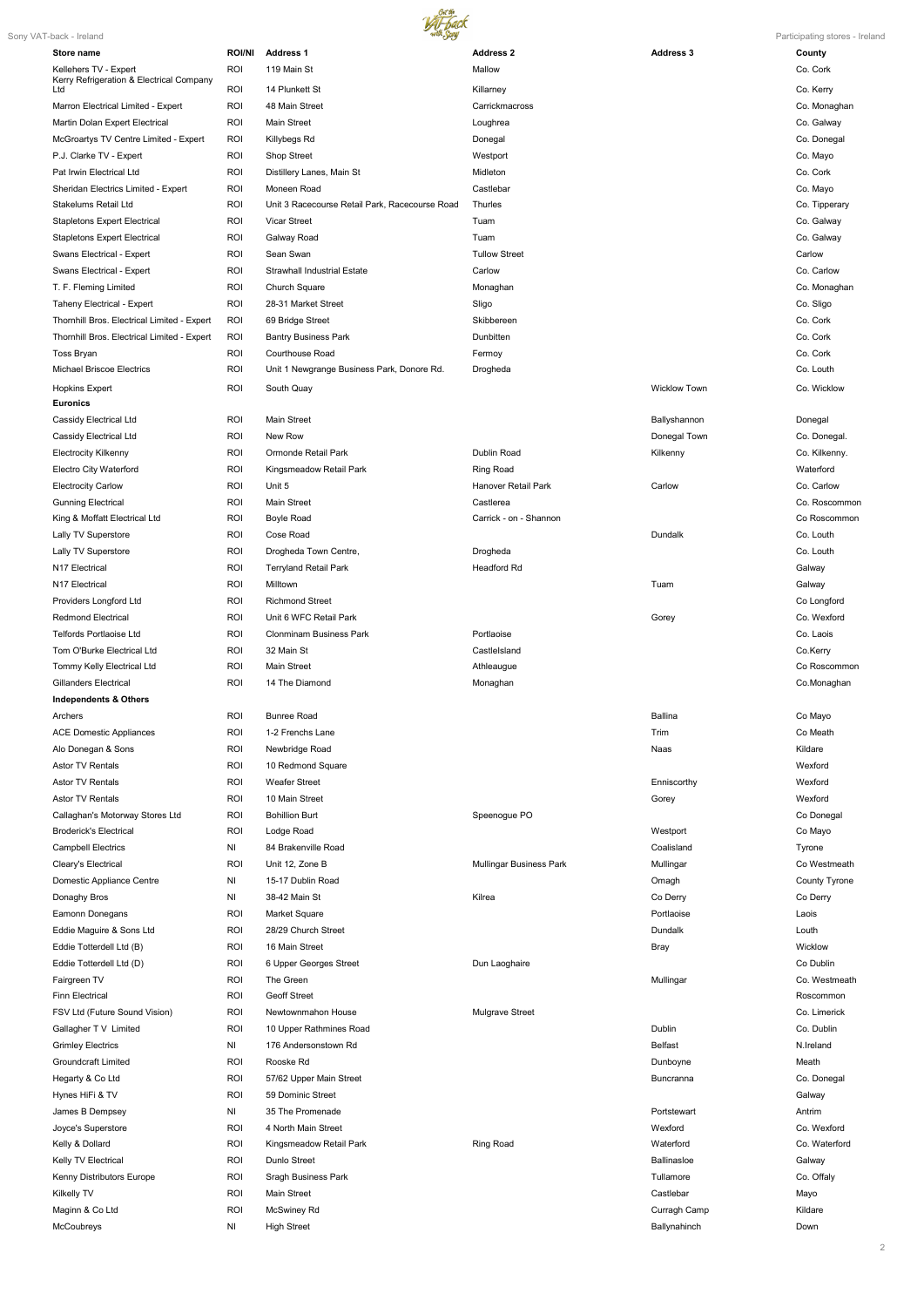3



| и<br>m |
|--------|
|        |

|                                       |               |                                   |                           |                      | i annoipamig otoroo iroia |
|---------------------------------------|---------------|-----------------------------------|---------------------------|----------------------|---------------------------|
| Store name                            | <b>ROI/NI</b> | <b>Address 1</b>                  | <b>Address 2</b>          | <b>Address 3</b>     | County                    |
| McElwaine Electrical                  | NI            | Market Yard                       | Lisnakea                  | Fermanagh            | N.Ireland                 |
| McEwen Electrical Ltd                 | <b>ROI</b>    | Railway Road                      |                           | Letterkenny          | Donegal                   |
| Mollaghans                            | <b>ROI</b>    | Unit 7                            | Master Teck Business Park | Longford             | Co. Longford              |
| Multipart Automotive Ltd              | <b>ROI</b>    | 28 Jones Rd                       | Drumcondra                | Dublin 3             | Co. Dublin                |
| Murphy TV Centre                      | ROI           | Crosslanes                        |                           | Drogheda             | Co. Louth                 |
| Nicholl Bros Ltd                      | NI            | 13-19 Church Street               |                           | Ballymena            | Antrim                    |
| O' Connors of Galway                  | <b>ROI</b>    | 17, Mulvoy Park                   | Sean Mulvoy Road          | Galway               | Galway                    |
| O'Callaghan TV & Hi Fi                | <b>ROI</b>    | Oliver Plunkett St                | Cork                      |                      |                           |
| Record Shop                           | <b>ROI</b>    | 19 O' Connell Street              |                           | Dungarvan            | Co. Waterford.            |
| Reilly's of Enniskillen               | NI            | 56 Cornagrade Road                | Enniskillen               | Fermanagh            | N.Ireland                 |
| Reynolds of Raphoe                    | <b>ROI</b>    | <b>Meeting House Street</b>       |                           | Raphoe               | Donegal                   |
| <b>Richmond Electrical</b>            | <b>ROI</b>    | Unit 17 Finglas Business Centre   | Jamestown Rd              | Finglas              | Co. Dublin                |
| <b>S&amp;R Electric</b>               | NI            | 56 Hollywood Rd                   |                           | <b>Belfast</b>       | N.Ireland                 |
| <b>S&amp;R Electric</b>               | NI            | <b>Regent House</b>               | Regent St,                | Newtownards          | N.Ireland                 |
| Savins Music Centre Ltd               | <b>ROI</b>    | 111 O Connell Street              |                           | Limerick             | Limerick                  |
| <b>Slatterys Vision Stre</b>          | <b>ROI</b>    | Unit 6                            | Poppyfield Retail Park    | Clonmel              | Tipperary                 |
| <b>Toss Bryan</b>                     | <b>ROI</b>    | Courthouse Road                   | Fermoy                    |                      | Cork                      |
| Beatty's Electric                     | <b>ROI</b>    | <b>Church Street</b>              | Loughrea                  |                      | Co Galway                 |
| <b>Track One Music</b>                | <b>ROI</b>    | <b>Fitzwilliam Square</b>         | <b>Wicklow Town</b>       |                      | Wicklow                   |
| <b>Fitzgerald Electrical</b>          | <b>ROI</b>    | Main Street                       | Kilmallock                |                      | Co Limerick               |
| John O' Connor Ronoco Ltd             | <b>ROI</b>    | Doctor's Road                     |                           | Ballyhaunis          | Co. Mayo                  |
| Lunneys Electrical                    | NI            | 5-7 Downshire Place               | Banbridge                 |                      | N.Ireland                 |
| Lunneys Electrical                    | ΝI            | Central Stores Bridge House       | Knablash Rd               | Portadown            | N Ireland                 |
| Hanna & Browne                        | ΝI            | <b>Bloomfield Retail Park</b>     |                           | Bangor               | Co. Down                  |
| Hanna & Browne                        | NI            | <b>Main Street</b>                |                           | Newtownards          | Co. Down                  |
| Lisnasure Interiors                   | NI            | 43 Lisnasure Road                 |                           | Dromore              | County Down               |
| D & N Woods Ltd                       | ROI           | Killorglin Business Park          |                           |                      |                           |
| Dewside T/A Homeside                  | ROI           | Dublin Road                       |                           |                      |                           |
| Doheny Homemaker Ltd                  | <b>ROI</b>    | T/A Doheny's Expert               | Kea-Lew Bus Park          | Portlaoise           |                           |
| Image Supply Systems A.V. Ltd         | <b>ROI</b>    | 6A Liberty Lane                   | Camden Row                | Dublin 24.           |                           |
| J Lyons & Co Ltd                      | ROI           | The Square                        | Bantry                    |                      |                           |
| Shannonside AV                        | ROI           | Unit G6 Eastway Business Park     | <b>Ballysimon Road</b>    |                      |                           |
| Smyths Audio & Video Sys Ltd          | ROI           | 60 Main Street                    |                           |                      |                           |
|                                       |               |                                   |                           |                      | Tallaght, Dublin          |
| Vendek Ltd Unit C5                    | ROI           | South City Bus Pk                 | T/A Powerline             | Whitestownway        | 24                        |
| Xtra-Vision Limited                   | ROI           | <b>Greenhills Road</b>            | Tallaght                  | Dublin 24.           |                           |
| Lunneys Electrical                    | NI            | 28 Carrickblacker Road            | Portadown                 |                      | BT63 5AX.                 |
| Microwarehouse Ltd                    | ROI           | 13 Heaney Avenue                  | Park West                 | Nangor Road          | Dublin.                   |
| Pemberton Marketing International Ltd | ROI           | Magna Drive                       | Magna Bus Pk              | <b>Citywest Road</b> | Dublin 24                 |
| <b>Photo Independents</b>             |               |                                   |                           |                      |                           |
| Conns Cameras Ltd                     | ROI           | 54 Clarendon Street               |                           | Dublin               | Co. Dublin                |
| Camera Centre                         | ROI           | 56 Grafton Street                 |                           | Dublin               | Co Dublin                 |
| Camera Centre                         | ROI           | 129 Blanchardstown Shopping       | Blanchardstown            | Dublin               | Co Dublin                 |
| Camera Centre                         | ROI           | The Square                        | Tallaght                  | Dublin               | Co Dublin                 |
| Camera Centre                         | ROI           | <b>Liffey Street</b>              |                           | Dublin               | Co Dublin                 |
| Galway Camera Centre                  | ROI           | 1 William Street                  |                           | Galway               | Co Galway                 |
| Powercity                             |               |                                   |                           |                      |                           |
| Power City                            | ROI           | Sallynoggin Rd                    | Sallynoggin               | Dublin               | Co Dublin                 |
| Power City                            | ROI           | <b>Coolmine Industrial Estate</b> | Blanchardstown            | Dublin               | Co Dublin                 |
| Power City                            | ROI           | Greenhills Rd                     | Tallaght                  | Dublin               | Co Dublin                 |
| Power City                            | ROI           | Malahide Rd                       | Coolock                   | Dublin               | Co Dublin                 |
| Power City                            | ROI           | Fonthill Retail Park              | Fonthill Road             | Dublin               | Co Dublin                 |
| Power City                            | ROI           | Pinewood Close                    | <b>Boghall Road</b>       | Bray                 | Wicklow                   |
| Power City                            | ROI           | M1 Retail Park                    | Drogheda                  | Drogheda             | Co. Louth                 |
| Power City                            | ROI           | Church Street                     | Finglas                   | Dublin               | Co Dublin                 |
|                                       |               |                                   |                           |                      |                           |

| Sherwoods Digital          | <b>ROI</b> |                                  | 2A Tullow Street       | Carlow    |           |
|----------------------------|------------|----------------------------------|------------------------|-----------|-----------|
| Sherwoods Digital          | <b>ROI</b> |                                  | 4 Michael Street       | Waterford |           |
| Sherwoods Digital          | <b>ROI</b> |                                  | Friar St               | Thurles   |           |
| Sherwoods Digital          | <b>ROI</b> |                                  | Gladstone St           | Clonmel   |           |
| Soundstore                 |            |                                  |                        |           |           |
| Soundstore                 | <b>ROI</b> | Unit 6 University Hall Ind. Est. | Sarsfield Rd           |           | Cork      |
| Soundstore                 | <b>ROI</b> | 92 Oliver Plunkett Street        |                        | Cork      | Co Cork   |
| Soundstore                 | ROI        | <b>Blackpool Shopping Centre</b> | Blackpool              | Cork      | Co Cork   |
| Soundstore                 | <b>ROI</b> | Ballybricken                     |                        | Waterford |           |
| Soundstore                 | <b>ROI</b> | Mile Height                      | Killarney Rd           | Tralee    | Co. Kerry |
| Soundstore                 | <b>ROI</b> | Delta Retail Park                | <b>Ballysimon Road</b> |           | Limerick  |
| Peats                      |            |                                  |                        |           |           |
| Peats World of Electronics | <b>ROI</b> | Parnell Street,                  | Dublin 1               |           | Co Dublin |
| Peats                      | <b>ROI</b> | <b>Blanchardstown SC</b>         |                        |           | Co Dublin |
| Peats World of Electronics | <b>ROI</b> | 12 College Green                 | Dublin 2               |           | Co Dublin |

Sherwoods Digital ROI 96 High St Kilkenny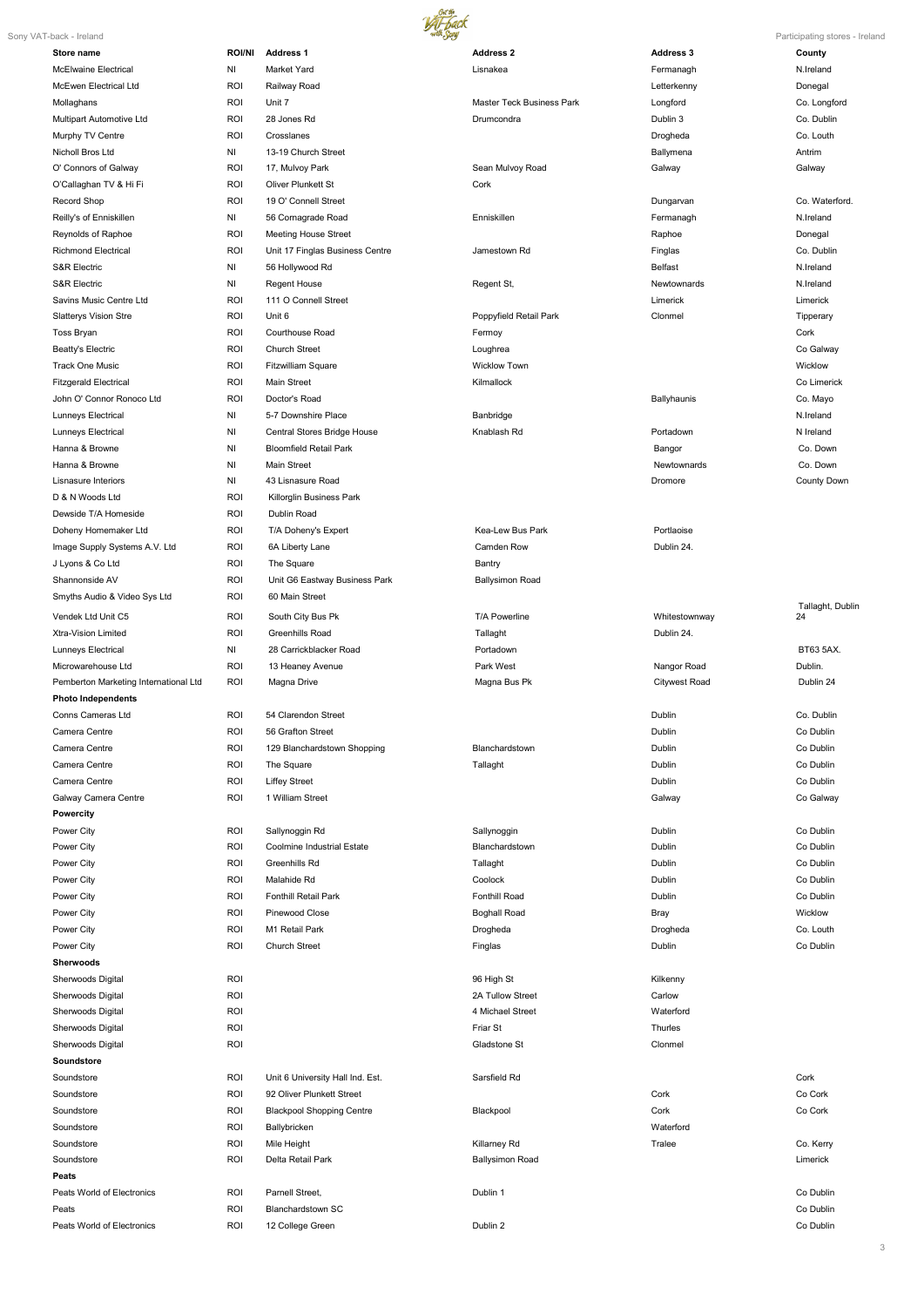

4

| Sony VAT-back - Ireland    |                | with Sory                                                 |                            |                    | Participating stores - Ireland |
|----------------------------|----------------|-----------------------------------------------------------|----------------------------|--------------------|--------------------------------|
| Store name                 | <b>ROI/NI</b>  | <b>Address 1</b>                                          | <b>Address 2</b>           | <b>Address 3</b>   | County                         |
| Peats World of Electronics | <b>ROI</b>     | Whitewater SC                                             | Newbridge                  |                    | Co Kildare                     |
| Peats World of Electronics | <b>ROI</b>     | Lower Rathmines Road                                      | Dublin 6                   |                    | Co Dublin                      |
| <b>Argos</b>               |                |                                                           |                            |                    |                                |
| <b>ARGOS</b>               | NI             | Unit 3, Sprucefield Retail Park                           |                            | Lisburn            | Co Antrim                      |
|                            |                |                                                           |                            |                    |                                |
| <b>ARGOS</b>               | ROI            | Unit 2, N4 Axis Centre,                                   | Red Cow Roundabout         | Longford Town      | Co Longford                    |
| <b>ARGOS</b>               | <b>ROI</b>     | Unit D. Tullamore Retail Park                             |                            | Tullamore          | Co Offaly                      |
| <b>ARGOS</b>               | ΝI             | 41 High Street                                            |                            | Ballymena          | Co. Antrim                     |
| <b>ARGOS</b>               | ΝI             | 53 Royal Avenue                                           |                            | <b>Belfast</b>     | Co. Antrim                     |
| <b>ARGOS</b>               | ΝI             | Rosses Court,                                             | 15-19 William Street South | <b>Belfast</b>     | Co. Antrim                     |
| <b>ARGOS</b>               | ΝI             | Units 79 & 80, Abbeycentre,                               | Longwood Road              | Newtownabbey       | Co. Antrim                     |
| <b>ARGOS</b>               | ΝI             | 15 Lisburn Square                                         |                            | Lisburn            | Co. Antrim                     |
| <b>ARGOS</b>               | ΝI             | Unit 10, Laharna Retail Park,                             | 63 Circular Road           | Larne              | Co. Antrim                     |
| <b>ARGOS</b>               | ΝI             | Unit 44, Castle Court,                                    | Royal Avenue               | <b>Belfast</b>     | Co. Antrim                     |
| <b>ARGOS</b>               | ΝI             | 40 Connswater Shopping Centre,                            | <b>Bloomfield Avenue</b>   | <b>Belfast</b>     | Co. Antrim                     |
| <b>ARGOS</b>               | ΝI             | Units 15-17, High Street Mall,                            | <b>High Street</b>         | Portadown          | Co. Armagh                     |
| <b>ARGOS</b>               | ΝI             |                                                           |                            | Armagh             | Co. Armagh                     |
|                            |                | Unit 4, Spires Retail Park, Moy Road                      |                            |                    |                                |
| <b>ARGOS</b>               | NI             | 1A Rushmere Shopping Centre                               |                            | Craigavon          | Co. Armagh                     |
| <b>ARGOS</b>               | <b>ROI</b>     | Unit 7, Cavan Retail Park, Dublin Road                    |                            | Cavan              | Co. Cavan                      |
| <b>ARGOS</b>               | ROI            | Queens Old Castle, Grand Parade                           |                            | Cork               | Co. Cork                       |
| <b>ARGOS</b>               | <b>ROI</b>     | Unit B2, Blackpool Retail Park,                           | Blackpool                  | Cork               | Co. Cork                       |
| <b>ARGOS</b>               | ROI            | Units 11 & 12, Letterkenny Retail Park,                   | New Link Road              | Letterkenny        | Co. Donegal                    |
| <b>ARGOS</b>               | NI             | 1 Merchants Quay                                          |                            | Newry              | Co. Down                       |
| <b>ARGOS</b>               | NI             | Unit 1, Flagship Centre                                   |                            | Bangor             | Co. Down                       |
| <b>ARGOS</b>               | NI             | Unit C10, Ards Shopping Centre,                           | Circular Road              | <b>Newtownards</b> | Co. Down                       |
| <b>ARGOS</b>               | NI             | Unit 42, Bloomfield Shopping Centre,                      | South Circular Road        | Bangor             | Co. Down                       |
| <b>ARGOS</b>               | NI             | Unit 21, The Quays                                        |                            | Newry              | Co. Down                       |
| <b>ARGOS</b>               |                |                                                           |                            |                    |                                |
|                            | <b>ROI</b>     | Unit 20, Bloomfield Shopping Centre,                      | George St. Lower           | Dun Laoghaire      | Co. Dublin                     |
| <b>ARGOS</b>               | ROI            | Store C, Nutgrove Centre, Nutgrove Avenue,                | Rathfarnham                | Dublin 14          | Co. Dublin                     |
| <b>ARGOS</b>               |                |                                                           | The Ilac Centre            | Dublin 1           | Co. Dublin                     |
|                            | ROI            | Parnell Mall,                                             |                            |                    |                                |
| <b>ARGOS</b>               | ROI            | The Square Shopping Centre,                               | Tallaght                   | Dublin 24          | Co. Dublin                     |
| <b>ARGOS</b>               | ROI            | Units 12-28, Jervis Shopping Centre,                      | Jervis Street              | Dublin 1           | Co. Dublin                     |
| <b>ARGOS</b>               | ROI            | Units 307-308, Blanchardstown Shopping Centre             |                            | Dublin 15          | Co. Dublin                     |
| <b>ARGOS</b>               | ROI            | Unit F19, The Pavilions Shopping Centre                   |                            | Swords             | Co. Dublin                     |
| <b>ARGOS</b>               | ROI            | Unit 114, St. Stephens Green Shop. Centre,                | St. Stephens Green West    | Dublin 2           | Co. Dublin                     |
| <b>ARGOS</b>               | ROI            | Unit 1, Blanchardstown West End Retail Park               |                            | Dublin 15          | Co. Dublin                     |
|                            |                |                                                           |                            |                    |                                |
| <b>ARGOS</b>               | ROI            | Unit 9A, Liffey Valley Retail Park,                       | <b>Liffey Valley</b>       | Dublin 22          | Co. Dublin                     |
| <b>ARGOS</b>               | ROI            | Unit 25, Level 1, Dundrum Town Centre,<br>Sandyford Road, | Dundrum                    | Dublin 16          | Co. Dublin                     |
| <b>ARGOS</b>               | <b>ROI</b>     | 95A Omni Park Shopping Centre,                            | Santry                     | Dublin 9           | Co. Dublin                     |
| <b>ARGOS</b>               | N <sub>1</sub> | Unit 26, Erneside Shopping Centre,                        | The Point                  | Enniskillen        | Co. Fermanagh                  |
| <b>ARGOS</b>               | N <sub>1</sub> | The Plaza Development,                                    | <b>Headford Road</b>       | Galway             | Co. Galway                     |
|                            | <b>ROI</b>     | The Horan Centre                                          |                            |                    |                                |
| <b>ARGOS</b>               |                |                                                           |                            | Tralee             | Co. Kerry                      |
| <b>ARGOS</b>               | <b>ROI</b>     | 36 High Street                                            |                            | Kilkenny           | Co. Kilkenny                   |
| <b>ARGOS</b>               | ROI            | Units 15-16, Cruises Street                               |                            | Limerick           | Co. Limerick                   |
| <b>ARGOS</b>               | ROI            | Unit 14, The Crescent Shopping Centre                     |                            | Limerick           | Co. Limerick                   |
| <b>ARGOS</b>               | NI             | 5-7 The Diamond                                           |                            | Coleraine          | Co. Londonderry                |
| <b>ARGOS</b>               | NI             | Unit 14, Crescent Link Retail Park,                       | <b>Crescent Link</b>       | Londonderry        | Co. Londonderry                |
|                            |                |                                                           |                            |                    |                                |
| <b>ARGOS</b>               | NI             | Unit C, Richmond Centre                                   |                            | Londonderry        | Co. Londonderry                |
| <b>ARGOS</b>               | ROI            | Unit 4, Hopkins Road                                      |                            | Castlebar          | Co. Mayo                       |
| <b>ARGOS</b>               | <b>ROI</b>     | Unit 12, Navan Shopping Centre                            |                            | Navan              | Co. Meath                      |
| <b>ARGOS</b>               | NI             | Unit 2, Station Square,                                   | <b>Molesworth Street</b>   | Cookstown          | Co. Tyrone                     |
| <b>ARGOS</b>               | NI             | Unit 1, Showground Retail Park,                           | Sedan Avenue               | Omagh              | Co. Tyrone                     |
| <b>ARGOS</b>               | NI             | 9 John Street                                             |                            | Dungannon          | Co. Tyrone                     |
| <b>ARGOS</b>               | ROI            | <b>Great Georges Street</b>                               |                            | Waterford          | Co. Waterford                  |
| <b>ARGOS</b>               | ROI            | Golden Island Shopping Centre                             |                            | Athlone            | Co. West Meath                 |
| <b>ARGOS</b>               | ROI            | Custom House Quay                                         |                            | Wexford            | Co. Wexford                    |
| <b>ARGOS</b>               | ROI            | Unit 3B, Fairgreen Retail Park                            |                            | Carlow             | <b>County Carlow</b>           |
|                            |                | Unit 9, Mahon Point Retail Park, Mahon Link               |                            |                    |                                |
| <b>ARGOS</b>               | ROI            | Road,                                                     | Mahon                      | Cork               | <b>County Cork</b>             |
| <b>ARGOS</b>               | NI             | Unit 10, Downe Retail Park,                               | Ballydugan Road            | Downpatrick        | County Down                    |
| <b>ARGOS</b>               | <b>ROI</b>     | Unit 4, Deerpark Retail Park,                             | Deerpark Road              | Killarney          | <b>County Kerry</b>            |
| <b>ARGOS</b>               | ROI            | Units 1-2, The Kyle Centre                                |                            | Portlaoise         | County Laois                   |
| <b>ARGOS</b>               | ROI            | Unit 11, Childers Road Retail Park,                       | Childers Road              |                    | <b>County Limerick</b>         |
| <b>ARGOS</b>               | ROI            | Unit 14, Dundalk Retail Park                              |                            | Dundalk            | County Louth                   |
| <b>ARGOS</b>               | <b>ROI</b>     | Unit 7, Ashbourne Retail Park,                            | <b>Ballybin Road</b>       | Ashbourne          | <b>County Meath</b>            |
| <b>ARGOS</b>               | ROI            | Unit B Monaghan Retail Park,                              | Cornacassa                 | Monaghan           | County Monaghan                |
|                            |                | 4 Cleveragh Retail Park                                   |                            |                    |                                |
| <b>ARGOS</b>               | <b>ROI</b>     |                                                           |                            | Sligo              | <b>County Sligo</b>            |
| <b>ARGOS</b>               | NI             | 1 Strabane Shopping Park,                                 | <b>Bradley Way</b>         | Strabane           | County Tyrone                  |
| <b>ARGOS</b>               | ROI            | Unit 2, Drogheda Retail Park,                             | Donore Road                | Drogheda           | Louth                          |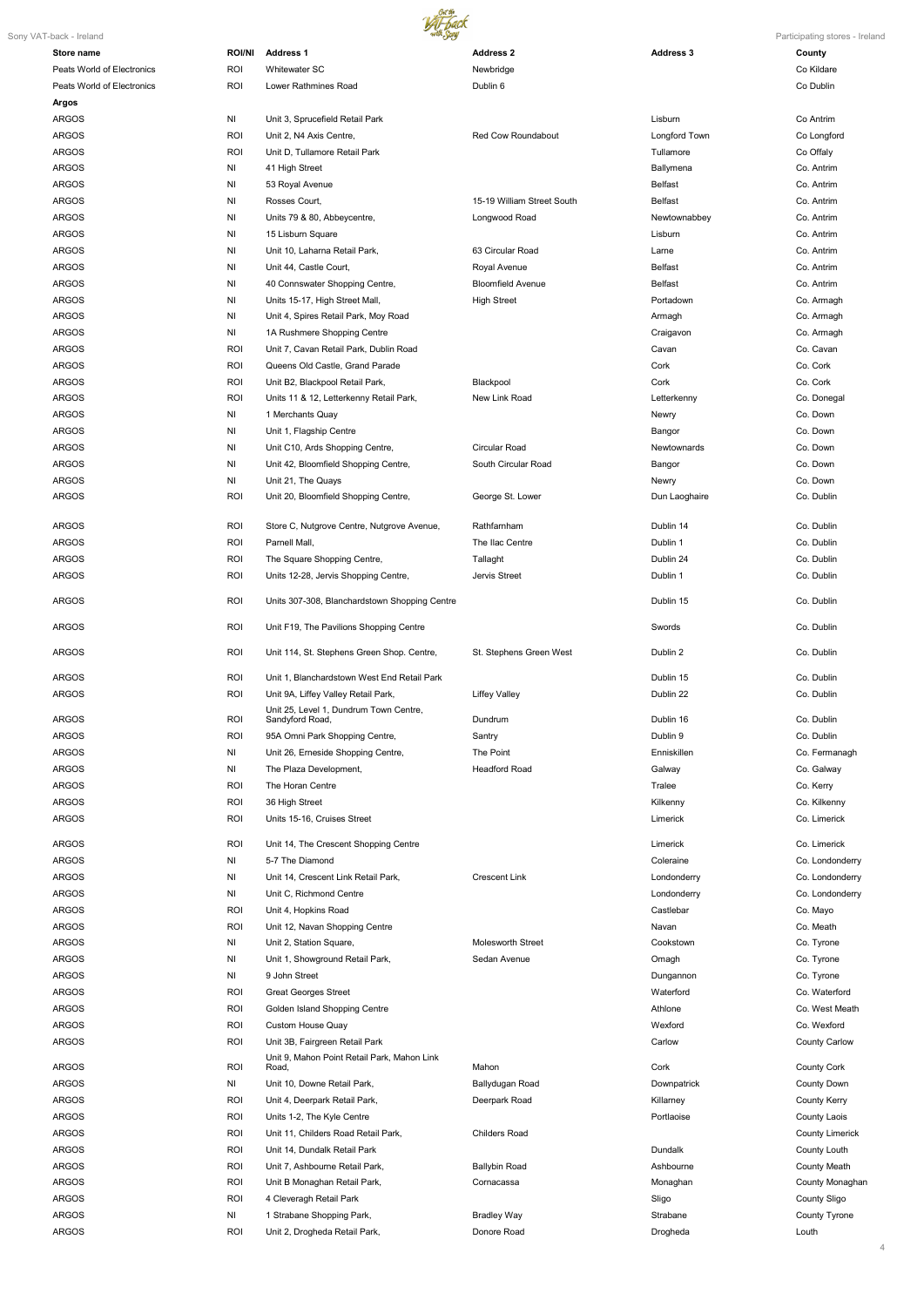

| Store name        | <b>ROI/NI</b> | <b>Address 1</b>                         | <b>Address 2</b>             | <b>Address 3</b>    | County              |
|-------------------|---------------|------------------------------------------|------------------------------|---------------------|---------------------|
| <b>ARGOS</b>      | ROI           | Unit 28, The Bridgewater Shopping Centre |                              | Arklow              | Wicklow             |
| <b>XTRAVISION</b> |               |                                          |                              |                     |                     |
| <b>XTRAVISION</b> | ROI           | <b>19 MAIN STREET</b>                    | <b>BLACKROCK</b>             |                     | CO. DUBLIN          |
| <b>XTRAVISION</b> | ROI           | 18 CHURCH RD                             | <b>GREYSTONES</b>            |                     | CO. WICKLOW         |
| <b>XTRAVISION</b> | ROI           | UNIT 2 ELMFIELD COURT                    | NINTH LOCK ROAD, CLONDALKIN  | DUBLIN 22           | CO. DUBLIN          |
| <b>XTRAVISION</b> | ROI           | <b>11 SUNDRIVE ROAD</b>                  | <b>KIMMAGE</b>               | D.12                | CO. DUBLIN          |
| <b>XTRAVISION</b> | ROI           | <b>SEAMUS ENNIS ROAD</b>                 | <b>FINGLAS</b>               | DUBLIN 11           | CO. DUBLIN          |
| <b>XTRAVISION</b> | ROI           | KNOCKLYON SHOPPING CENTRE                | <b>KNOCKLYON</b>             | <b>DUBLIN</b>       | CO. DUBLIN          |
| <b>XTRAVISION</b> | ROI           | NUTGROVE SHOPPING CENTRE                 | NUTGROVE AVE                 | DUBLIN 16           | CO. DUBLIN          |
| <b>XTRAVISION</b> | ROI           | 44 PRUSSIA ST                            | <b>STONEYBATTER</b>          | DUBLIN <sub>7</sub> | CO. DUBLIN          |
| <b>XTRAVISION</b> | ROI           | THE PLAZA                                | <b>SWORDS</b>                |                     | CO. DUBLIN          |
| <b>XTRAVISION</b> | ROI           | <b>HOWTH RD</b>                          | <b>SUTTON CROSS</b>          | SUTTON A 13 T       | CO. DUBLIN          |
| <b>XTRAVISION</b> | ROI           | ASHLEAF SHOPPING CENTRE                  | <b>CRUMLIN</b>               | D.12                | CO. DUBLIN          |
| <b>XTRAVISION</b> | ROI           | <b>BALLYBRACK S.C</b>                    | BALLYBRACK                   |                     | CO. DUBLIN          |
|                   | ROI           | SUPERQUINN S.C.                          | <b>BRAY</b>                  |                     | CO. WICLOW          |
| <b>XTRAVISION</b> |               |                                          | <b>BALLYFERMOT</b>           |                     | CO. DUBLIN          |
| <b>XTRAVISION</b> | ROI           | <b>BALLYFERMOT RD</b>                    |                              | DUBLIN 10           |                     |
| <b>XTRAVISION</b> | ROI           | 2/3 JAMES PLACE                          | <b>INCHICORE</b>             | <b>DUBLIN 8</b>     | CO. DUBLIN<br>CO.   |
| <b>XTRAVISION</b> | ROI           | <b>AUSTIN FRIAR STREET</b>               | <b>MULLINGAR</b>             |                     | <b>WESTMEATH</b>    |
| <b>XTRAVISION</b> | ROI           | WESTSIDE SHOPPING CENTRE                 | <b>WESTSIDE</b>              |                     | CO. GALWAY          |
| <b>XTRAVISION</b> | ROI           | <b>BALLYBANE SHOPPING CENTRE</b>         | <b>BALLYBANE</b>             |                     | CO. GALWAY          |
| <b>XTRAVISION</b> | ROI           | <b>LOWER MARKET STREET</b>               | <b>ENNIS</b>                 |                     | CO. CLARE           |
| <b>XTRAVISION</b> | ROI           | <b>KENNEDY AVENUE</b>                    | CARLOW                       |                     | CO. CARLOW          |
| <b>XTRAVISION</b> | ROI           | 3 DOUGLAS EAST                           | <b>DOUGLAS</b>               |                     | CO. CORK            |
| <b>XTRAVISION</b> | ROI           | 85 SANDYMOUNT RD                         | SANDYMOUNT                   | <b>DUBLIN4</b>      | CO. DUBLIN          |
| <b>XTRAVISION</b> | ROI           | 13/15 FAIRVIEW STRAND                    | <b>FAIRVIEW</b>              | <b>DUBLIN3</b>      | CO. DUBLIN          |
| <b>XTRAVISION</b> | ROI           | <b>WILTON RD</b>                         | <b>BISHOPSTOWN</b>           |                     | CO. CORK            |
| <b>XTRAVISION</b> | ROI           | <b>GROUND FLOOR RETAIL UNIT</b>          | GLEBE COURT, THE GLEBE       | <b>WICKLOW TOWN</b> | CO. WICLOW          |
| <b>XTRAVISION</b> | ROI           | <b>NEW STREET</b>                        | <b>MALAHIDE</b>              |                     | CO. DUBLIN          |
| <b>XTRAVISION</b> | ROI           | <b>MAIN STREET CELBRIDGE</b>             |                              |                     | CO. KILDARE.        |
| <b>XTRAVISION</b> | ROI           | ST NESSANS ROAD                          | <b>BALLYKEEFE</b>            |                     | <b>CO LIMERICK</b>  |
| <b>XTRAVISION</b> | ROI           | <b>THOMAS STREET</b>                     | <b>LIMERICK CITY</b>         |                     | <b>CO. LIMERICK</b> |
| <b>XTRAVISION</b> | ROI           | O MARA MOTORS                            | <b>ENNIS ROAD</b>            |                     | <b>CO. LIMERICK</b> |
| <b>XTRAVISION</b> | <b>ROI</b>    | <b>SWAN CENTRE</b>                       | RATHMINES                    | DUBLIN 6            | <b>CO DUBLIN</b>    |
| <b>XTRAVISION</b> | <b>ROI</b>    | PALMERSTOWN SHOPPING CTR                 | <b>PALMERSTOWN</b>           | DUBLIN 20           | <b>CO DUBLIN</b>    |
| <b>XTRAVISION</b> | ROI           | <b>GLENAGEARY SHOPPING CENTRE</b>        | <b>GLENAGEARY</b>            |                     | <b>CO DUBLIN</b>    |
| <b>XTRAVISION</b> | ROI           | <b>GREENHILLS ROAD</b>                   | <b>TALLAGHT</b>              | DUBLIN 24           | CO DUBLIN           |
| <b>XTRAVISION</b> | ROI           | UNIT 2 FORMER HENNESSEY GARAGE           | NAAS                         |                     | CO. KILDARE         |
| <b>XTRAVISION</b> | <b>ROI</b>    | <b>WINE STREET</b>                       | <b>SLIGO</b>                 |                     | CO. SLIGO           |
|                   |               |                                          |                              |                     |                     |
| <b>XTRAVISION</b> | ROI           | 238 SWORDS RD                            | SANTRY                       | DUBLIN 9            | CO. DUBLIN          |
| <b>XTRAVISION</b> | ROI           | 2 RIVERVALLEY SHOPPING CENTRE            | <b>SWORDS</b>                |                     | CO. DUBLIN          |
| <b>XTRAVISION</b> | <b>ROI</b>    | 8 PHIBSBORO SHOPPING CENTRE              | <b>PHIBSBORO</b>             | DUBLIN 9            | CO. DUBLIN          |
| <b>XTRAVISION</b> | ROI           | UNITS J K AND H BLOCK 4                  | <b>MAIN STREET TULLAMORE</b> |                     | CO. OFFALY          |
| <b>XTRAVISION</b> | ROI           | <b>MILLTOWN CENTRE</b>                   | <b>MILLTOWN RD</b>           | DUBLIN 14           | CO. DUBLIN          |
| <b>XTRAVISION</b> | ROI           | UNIT 3 SOUTH BANK                        | <b>DROGHEDA</b>              |                     | CO. LOUTH           |
| <b>XTRAVISION</b> | <b>ROI</b>    | DEMENSE SHOPPING CENTRE                  | <b>DUNDALK</b>               |                     | CO. LOUTH           |
| <b>XTRAVISION</b> | ROI           | PREVIOUS OLD CINEMA BULL LANE            | <b>PORTLAOISE</b>            |                     | CO. LAOISE          |
| <b>XTRAVISION</b> | ROI           | LUCAN SHOPPING CENTRE                    | LUCAN                        |                     | CO. DUBLIN          |
| <b>XTRAVISION</b> | ROI           | UNIT 3 SHANNON SHOPPING CENTRE           | SHANNON                      |                     | CO. CLARE           |
| <b>XTRAVISION</b> | <b>ROI</b>    | <b>BRIDGE STREET</b>                     | <b>CASTLEBAR</b>             |                     | CO MAYO             |
| <b>XTRAVISION</b> | ROI           | UNIT 29 HEADFORD RD                      | <b>GALWAY</b>                |                     | CO. GALWAY          |
| <b>XTRAVISION</b> | <b>ROI</b>    | RAHENY S.C                               | <b>RAHENY</b>                | DUBLIN <sub>5</sub> | CO. DUBLIN          |
| <b>XTRAVISION</b> | <b>ROI</b>    | COOLOCK VILLAGE CENTRE                   | <b>COOLOCK</b>               | DUBLIN 17           | CO. DUBLIN          |
| <b>XTRAVISION</b> | <b>ROI</b>    | 3 TYRONE ROAD                            | LISDUGGAN                    |                     | CO.WATERFORD        |
| <b>XTRAVISION</b> | <b>ROI</b>    | 72 MAIN STREET                           | LONGFORD                     |                     | <b>CO. LONGFORD</b> |
| <b>XTRAVISION</b> | <b>ROI</b>    | PARKWAY SHOPPING CENTRE                  |                              |                     | <b>CO. LIMERICK</b> |
| <b>XTRAVISION</b> | <b>ROI</b>    | 144B BANK PLACE                          | <b>MALLOW</b>                |                     | CO. CORK            |
| <b>XTRAVISION</b> | ROI           | UNIT 1 EXCHANGE HOUSE                    | <b>BALLINCOLLIG</b>          |                     | CO. CORK            |
| <b>XTRAVISION</b> | ROI           | 15 NEWCOURT S.C                          | MAIN ST                      | CAVAN               | CO CAVAN            |
| <b>XTRAVISION</b> | ROI           | ORMOND CENTRE NEW STREET                 | <b>CARRICK ON SUIR</b>       |                     | CO.TIPPERARY        |
| <b>XTRAVISION</b> | <b>ROI</b>    | <b>DUBLIN STREET</b>                     | BALBRIGGAN                   |                     | CO LOUTH            |
| <b>XTRAVISION</b> | <b>ROI</b>    | BRIDGE POINT ABBEY CENTRE                | <b>ENNISCORTHY</b>           |                     | CO. WEXFORD         |
| <b>XTRAVISION</b> | <b>ROI</b>    | THE SQUARE                               | TUAM                         |                     | CO. GALWAY          |
| <b>XTRAVISION</b> | <b>ROI</b>    | CARRIGALINE                              |                              |                     | CO. CORK.           |
| <b>XTRAVISION</b> | <b>ROI</b>    | MC DONAGH HOUSE                          | DUBLIN ROAD                  | <b>NENAGH</b>       | CO. TIPPERARY       |
| <b>XTRAVISION</b> | <b>ROI</b>    | THE SQUARE                               | <b>CAHIR</b>                 |                     | CO. TIPPERARY       |
| <b>XTRAVISION</b> | <b>ROI</b>    | 15 MAIN ST                               | <b>SHANKILL</b>              |                     | CO. DUBLIN          |
| <b>XTRAVISION</b> | <b>ROI</b>    | TESCO S.C.                               | LETTERKENNY                  |                     | CO DONEGAL          |
| <b>XTRAVISION</b> | <b>ROI</b>    | 3 FRIAR STREET                           | CASHEL                       |                     | CO. TIPPERARY       |
|                   |               |                                          |                              |                     | CO.                 |
| <b>XTRAVISION</b> | <b>ROI</b>    | UNITS 25 TO 26 DUNGARVAN S.C             | <b>DUNGARVAN</b>             |                     | <b>WATERFORD</b>    |
| <b>XTRAVISION</b> | <b>ROI</b>    | <b>MARKET STREET</b>                     | <b>TRIM</b>                  |                     | CO. MEATH           |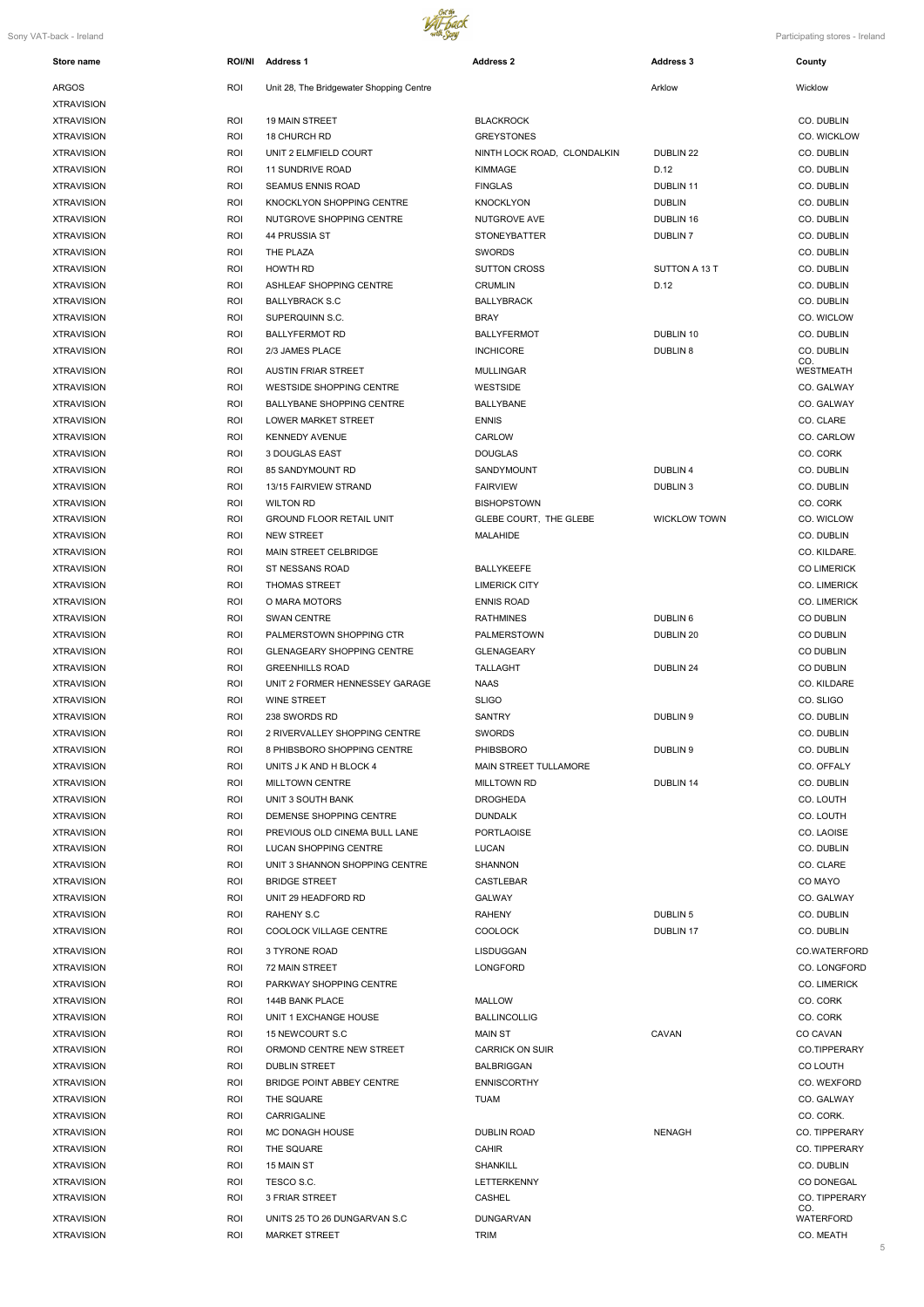

|  |  | Participating stores - Irelano |  |  |
|--|--|--------------------------------|--|--|
|  |  |                                |  |  |

| Sony VAT-back - Ireland |               |                                      |                            |                             | Participating stores - Ireland |
|-------------------------|---------------|--------------------------------------|----------------------------|-----------------------------|--------------------------------|
| Store name              | <b>ROI/NI</b> | <b>Address 1</b>                     | <b>Address 2</b>           | <b>Address 3</b>            | County<br>CO.                  |
| <b>XTRAVISION</b>       | ROI           | PARNELL STREET                       | <b>WATERFORD CITY</b>      |                             | <b>WATERFORD</b>               |
| <b>XTRAVISION</b>       | ROI           | <b>MARKET PLACE</b>                  | ARDEE                      |                             | CO. LOUTH                      |
| <b>XTRAVISION</b>       | <b>ROI</b>    | 4A WEXFORD ROAD                      | <b>ARKLOW</b>              |                             | CO. WICLOW                     |
| <b>XTRAVISION</b>       | ROI           | <b>MAIN STREET</b>                   | <b>RUSH</b>                |                             | CO. DUBLIN                     |
| <b>XTRAVISION</b>       | ROI           | <b>GREENFIELD SHOPPING CENTRE</b>    | MAYNOOTH                   |                             | CO. KILDARE                    |
| <b>XTRAVISION</b>       | ROI           | 2 MAIN STREET                        | <b>ROSCREA</b>             |                             | CO. TIPPERARY                  |
| <b>XTRAVISION</b>       | <b>ROI</b>    | 24 CASTLE ST                         | <b>DALKEY</b>              |                             | <b>CO DUBLIN</b>               |
| <b>XTRAVISION</b>       | ROI           | <b>LEONARDS CRN</b>                  | SOUTH CIRCULAR ROAD        | <b>DUBLIN 8</b>             | <b>CO DUBLIN</b>               |
| <b>XTRAVISION</b>       | ROI           | <b>MAIN STREET</b>                   | <b>LOUGHREA</b>            |                             | CO. GALWAY<br>CO.              |
| <b>XTRAVISION</b>       | <b>ROI</b>    | THE SQUARE                           | <b>BALLYBRICKEN</b>        |                             | <b>WATERFORD</b>               |
| <b>XTRAVISION</b>       | <b>ROI</b>    | 63 NORTH MAIN STREET                 | YOUGHAL                    |                             | CO. CORK                       |
| <b>XTRAVISION</b>       | <b>ROI</b>    | 55 THOMAS HAND ST                    | <b>SKERRIES</b>            |                             | CO. DUBLIN                     |
| <b>XTRAVISION</b>       | <b>ROI</b>    | UNIT 1-2 MONAGHAN S.C.               | <b>MONAGHAN</b>            |                             | CO. MONAGHAN                   |
| <b>XTRAVISION</b>       | <b>ROI</b>    | <b>CARRICK SHOPPING CENTRE</b>       | <b>CARRICKMACROSS</b>      |                             | CO. MONAGHAN                   |
| <b>XTRAVISION</b>       | ROI           | VILLAGE GREEN SHOPPING CENTRE        | TALLAGHT                   | DUBLIN 24                   | CO. DUBLIN                     |
| <b>XTRAVISION</b>       | <b>ROI</b>    | 2 KILLARNEY AUTO'S                   | KILLARNEY                  |                             | CO. KERRY.                     |
| <b>XTRAVISION</b>       | <b>ROI</b>    | <b>BRIDGE STREET</b>                 | <b>WESTPORT</b>            |                             | CO. MAYO                       |
| <b>XTRAVISION</b>       | ROI           | 34 ROSE INN                          | <b>STREET KILKENNY</b>     |                             | CO. KILKENNY                   |
| <b>XTRAVISION</b>       | ROI           | <b>23 PATRICK STREET</b>             | <b>FERMOY</b>              |                             | CO. CORK.                      |
| <b>XTRAVISION</b>       | <b>ROI</b>    | <b>FARRELL ST</b>                    | <b>KELLS</b>               |                             | <b>CO MEATH</b>                |
| <b>XTRAVISION</b>       | <b>ROI</b>    | 2 MAPLE HOUSE LR                     | KILMACUD ROAD STILLORGAN   |                             | CO. DUBLIN                     |
| <b>XTRAVISION</b>       | ROI           | 2 MONKSTOWN CRESCENT                 | <b>MONKSTOWN</b>           |                             | CO DUBLIN                      |
| <b>XTRAVISION</b>       | ROI           | 23 MARKET PLACE                      | <b>LISTOWEL</b>            |                             | CO. KERRY                      |
| <b>XTRAVISION</b>       | <b>ROI</b>    | <b>ST MARTINS HOUSE</b>              | UPPER BAGGOT STREET        | <b>DUBLIN 2</b>             | CO DUBLIN                      |
| <b>XTRAVISION</b>       | ROI           | 3 & 4 NEIGHBOURHOOD SHOPPING CENTRE  | <b>CARPENTERSTOWN</b>      |                             | CO. DUBLIN                     |
| <b>XTRAVISION</b>       | ROI           | 3 TO 4 KENNEDY ROAD                  | NAVAN                      |                             | CO. MEATH                      |
| <b>XTRAVISION</b>       | <b>ROI</b>    | UNIT 15-18 MARKET PLACE              | <b>CLONMEL</b>             |                             | CO.TIPPERARY                   |
| <b>XTRAVISION</b>       | <b>ROI</b>    | 181 HOWTH ROAD                       | <b>KILLESTER</b>           | DUBLIN <sub>5</sub>         | CO. DUBLIN                     |
| <b>XTRAVISION</b>       | ROI           | THURLES S.C.                         |                            |                             | CO. TIPPERARY                  |
| <b>XTRAVISION</b>       | <b>ROI</b>    | UNT4 COURT S.C                       | <b>NEWBRIDGE</b>           |                             | CO. KILDARE                    |
| <b>XTRAVISION</b>       | ROI           | THE TRIANGLE RANELAGH                | DUBLIN 6                   |                             | CO. DUBLIN                     |
| <b>XTRAVISION</b>       | ROI           | SOCIETY ST                           | <b>BALLINASLOE</b>         |                             | CO GALWAY                      |
| <b>XTRAVISION</b>       | <b>ROI</b>    | UNIT <sub>2</sub>                    | MANOR WEST SHOPPING CENTRE | TRALEE                      | CO. KERRY                      |
| <b>XTRAVISION</b>       | <b>ROI</b>    | 18 ORWELL RD                         | <b>RATHGAR</b>             | Dublin 6                    | CO. DUBLIN                     |
| <b>XTRAVISION</b>       | ROI           | <b>BLARNEY FILLING STATION</b>       | <b>SHEAN LOWER</b>         | <b>BLARNEY</b>              | CO CORK                        |
| <b>XTRAVISION</b>       | ROI           | 17 MAIN ST                           | <b>MIDLETON</b>            | CO. CORK                    | CO. CORK                       |
| <b>XTRAVISION</b>       | ROI           | 7 ABBEY COURT                        | <b>TRALEE</b>              | CO. KERRY                   | CO. KERRY                      |
| <b>XTRAVISION</b>       | <b>ROI</b>    | UNIT 10 IRISH TOWN CENTRE            | <b>ATHLONE</b>             |                             |                                |
| <b>XTRAVISION</b>       | ROI           | BESIDE MCDONALDS DRIVE THRU          | <b>BLANCHARDSTOWN</b>      | DUBLIN 15                   | CO DUBLIN                      |
| <b>XTRAVISION</b>       | <b>ROI</b>    | SANDYFORD HALL SC                    | KILGOBBIN RD               | SANDYFORD                   | CO DUBLIN<br>CO.               |
| <b>XTRAVISION</b>       | ROI           | THE COVE CENTRE                      | DUNMORE ROAD               | WATERFORD                   | <b>WATERFORD</b>               |
| <b>XTRAVISION</b>       | ROI           | UNIT C KNOCKNACARA SC                | <b>KNOCKNACARA</b>         | <b>GALWAY</b>               | <b>CO GALWAY</b>               |
| <b>XTRAVISION</b>       | <b>ROI</b>    | 24/25 MACCURTAIN ST                  | <b>CORK</b>                |                             | CO.CORK                        |
| <b>XTRAVISION</b>       | ROI           | 11 WASHINGTON ST                     | <b>CORK</b>                |                             | CO.CORK                        |
| <b>XTRAVISION</b>       | ROI           | UNIT 1 CLANE SHOPPING CTR            | <b>MAIN STREET</b>         | <b>CLANE</b>                | Co Meath                       |
| <b>XTRAVISION</b>       | ROI           | 18-20 SOUTH ST                       | <b>NEW ROSS</b>            |                             | CO WEXFORD                     |
| <b>XTRAVISION</b>       | <b>ROI</b>    | 41 PEARSE ST                         | CLONAKILTY                 |                             | CO.CORK                        |
| <b>XTRAVISION</b>       | ROI           | 54 UPPER CORK ST                     | <b>MITCHELSTOWN</b>        |                             | CO.CORK                        |
| <b>XTRAVISION</b>       | ROI           | <b>SUMMERHILL</b>                    | <b>TRAMORE</b>             |                             | CO.<br><b>WATERFORD</b>        |
| <b>XTRAVISION</b>       | <b>ROI</b>    | <b>UNIT 31</b>                       | <b>BLACKPOOL S.C.</b>      | <b>BLACKPOOL</b>            | CO. CORK                       |
| <b>XTRAVISION</b>       | ROI           | UNIT 10 ORANWORE S.C                 | GALWAY                     |                             | <b>CO GALWAY</b>               |
| <b>XTRAVISION</b>       | ROI           | <b>GLEN EASTON SHOPPING CENTRE</b>   | <b>EASTON RD</b>           | <b>LEIXLIP</b>              | CO. KILDARE                    |
| <b>XTRAVISION</b>       | ROI           | <b>PEARSE SQUARE</b>                 | COBH                       |                             | CO CORK                        |
| <b>XTRAVISION</b>       | ROI           | UNITS 10 & 11 BLOCK D                | <b>GROVE ISLAND</b>        | <b>CORABLLY</b>             | <b>CO LIMERICK</b>             |
| <b>XTRAVISION</b>       | ROI           | ARTANE CASTLE SHOPPING CENTRE        | <b>ARTANE</b>              |                             | CO. DUBLIN                     |
| <b>XTRAVISION</b>       | ROI           | 2 MAIN STREET                        | <b>TIPPERARY</b>           |                             | CO. TIPPERARY                  |
| <b>XTRAVISION</b>       | ROI           | <b>MARKET STREET</b>                 | KILDARE                    |                             | CO. KILDARE                    |
| <b>XTRAVISION</b>       | ROI           | <b>O'CONNELL ST</b>                  | <b>BIRR</b>                |                             | CO. OFFALY                     |
| <b>XTRAVISION</b>       | ROI           | LEHANE BUILDING                      | <b>EMILY SQUARE</b>        | ATHY                        | CO. KILDARE                    |
| <b>XTRAVISION</b>       | ROI           | LEVEL 3                              | THE SQUARE                 | <b>TALLAGHT TOWN CENTRE</b> | DUBLIN 24                      |
| <b>XTRAVISION</b>       | ROI           | <b>MAIN STREET</b>                   | <b>BOYLE</b>               |                             | CO.<br><b>ROSCOMMON</b>        |
| <b>XTRAVISION</b>       | ROI           | 78 TO 80 MAIN ST                     | <b>BANDON</b>              |                             | CO CORK                        |
| <b>XTRAVISION</b>       | ROI           | <b>UNIT 32</b>                       | MAIN ST                    | ONGAR RETAIL VILLAGE        | CO. DUBLIN                     |
| <b>XTRAVISION</b>       | ROI           | UNIT 3 ASHBOURNE TC                  | <b>ASHBOURNE</b>           |                             | <b>CO MEATH</b>                |
| <b>XTRAVISION</b>       | ROI           | UNIT <sub>3</sub>                    | THE PADDOCK                | <b>DUNSHAUGHLIN</b>         | <b>CO MEATH</b>                |
| <b>XTRAVISION</b>       | <b>ROI</b>    | 39/40 MAIN ST                        | <b>GOREY</b>               |                             | CO WEXFORD                     |
| <b>XTRAVISION</b>       | ROI           | 82/83 DONAGHMEDE SC                  | <b>DONAGHMEDE</b>          | <b>DUBLIN 13</b>            | CO. DUBLIN                     |
| <b>XTRAVISION</b>       | <b>ROI</b>    | <b>11 MAIN STREET</b>                | <b>ROSCOMMON</b>           |                             | Co. Roscommon                  |
| <b>XTRAVISION</b>       | <b>ROI</b>    | <b>BALLYOWEN CASTLE SHOPPING CTR</b> | <b>BALLYOWEN LANE</b>      | <b>LUCAN</b>                | CO. DUBLIN                     |
| <b>XTRAVISION</b>       | ROI           | 113 NORTH MAIN STREET                | <b>WEXFORD</b>             |                             | CO WEXFORD                     |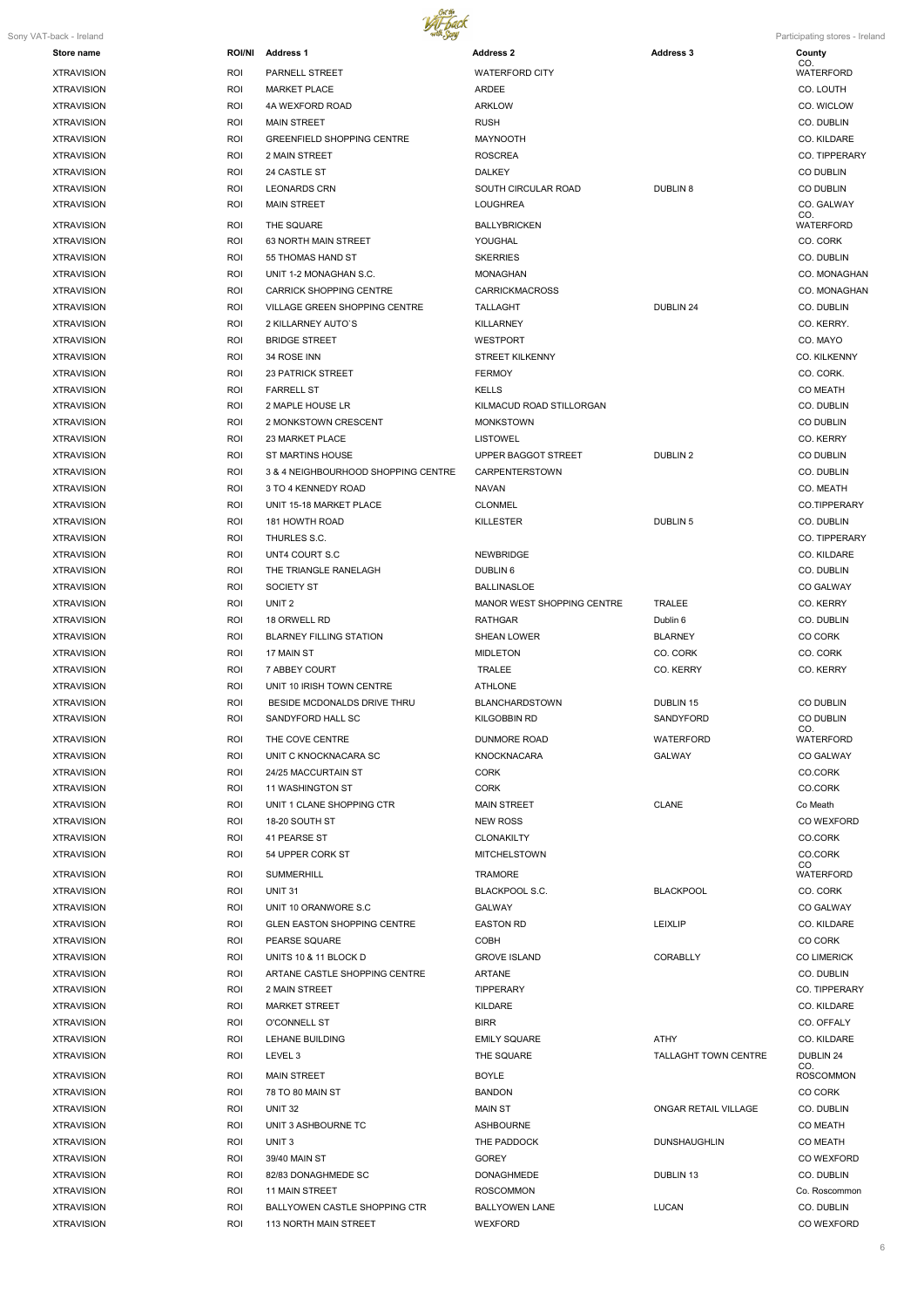

7

| Sony VAT-back - Ireland                |               |                                          |                                   |                    | Participating stores - Ireland |
|----------------------------------------|---------------|------------------------------------------|-----------------------------------|--------------------|--------------------------------|
| Store name                             | <b>ROI/NI</b> | <b>Address 1</b>                         | <b>Address 2</b>                  | <b>Address 3</b>   | County                         |
| <b>XTRAVISION</b>                      | <b>ROI</b>    | <b>MCANDREW CENTRE</b>                   | <b>PEARSE ST</b>                  | <b>BALLINA</b>     | CO MAYO                        |
| <b>XTRAVISION</b>                      | ΝI            | UNIT <sub>2</sub>                        | 24A RAILWAY STREET                |                    | <b>CO ANTRIM</b>               |
| <b>XTRAVISION</b>                      | NI            | UNIT 1&2 SEYMOUR ST BUSINESS COMPLEX     | <b>SEYMOUR STREET</b>             | <b>BALLYMONEY</b>  | <b>CO ANTRIM</b>               |
| <b>XTRAVISION</b>                      | NI            | UNIT 21 CARRYDUFF SC                     | <b>BELFAST</b>                    |                    | CO.DOWN                        |
| <b>XTRAVISION</b>                      | NI            | UNIT 2 MEADOWS RETAIL PARK               | <b>PORTADOWN</b>                  |                    | CO. ARMAGH                     |
| <b>XTRAVISION</b>                      | NI            | 24 HIGH STREET                           | LURGAN                            |                    | CO. ARMAGH                     |
| <b>XTRAVISION</b>                      | NI            | 251 CAVEHILL RD                          | <b>BELFAST</b>                    |                    | <b>CO ANTRIM</b>               |
| <b>XTRAVISION</b>                      | NI            | 74 BOTANIC AVENUE                        | <b>BELFAST</b>                    |                    | <b>CO ANTRIM</b>               |
| <b>XTRAVISION</b>                      | NI            | <b>UNITS 2&amp;3</b>                     | 66-72 HIGH STREET                 | <b>HOLYWOOD</b>    | CO.DOWN                        |
| <b>XTRAVISION</b>                      | NI            | 17 COLERAINE RD                          | <b>MAGHERA</b>                    |                    | CO. DERRY                      |
| <b>XTRAVISION</b>                      | NI            | 52 MONAGHAN ST                           | <b>NEWRY</b>                      |                    | <b>CO ARMAGH</b>               |
| <b>XTRAVISION</b>                      | NI            | UNIT 10 DOBBIN CENTRE                    | ARMAGH                            |                    | <b>CO ARMAGH</b>               |
| <b>XTRAVISION</b>                      | NI            | 10 ORRITOR ST                            | <b>COOKSTOWN</b>                  |                    | CO.TYRONE                      |
| <b>XTRAVISION</b>                      | NI            | <b>BLOOMFIELD RETAIL PARK</b>            | <b>BANGOR</b>                     |                    | CO.DOWN                        |
| <b>XTRAVISION</b>                      | NI            | FOURWINDS SHOPPING CENTRE                | <b>BELFAST</b>                    |                    | CO.DOWN                        |
| <b>XTRAVISION</b>                      | NI            | UNIT 1 STEVENSONS CENTRE                 | DUNGANNON RD                      | COALISLAND         | CO TYRONE                      |
| <b>XTRAVISION</b>                      | NI            | 30A CASTLE ST                            | <b>COMBER</b>                     |                    | CO.DOWN<br>CO.                 |
| <b>XTRAVISION</b>                      | ΝI            | 98 RAINEY ST                             | <b>MAGHERAFELT</b>                |                    | LONDONDERRY<br>COUNTY          |
| <b>XTRAVISION</b>                      | NI            | UNIT 1 275 ANTRIM RD                     | <b>BELFAST</b>                    |                    | <b>ANTRIM</b>                  |
| <b>XTRAVISION</b>                      | NI            | STRABANE SHOPPING CENTRE                 | <b>STRABANE</b>                   |                    | CO. TYRONE                     |
| <b>XTRAVISION</b>                      | NI            | STRAND ROAD                              | <b>DERRY</b>                      |                    | CO<br>LONDONDERRY              |
| <b>XTRAVISION</b>                      | NI            | 32 MARKET STREET                         | OMAGH                             |                    | CO TYRONE                      |
| <b>XTRAVISION</b>                      | ΝI            | UNIT 4-6 MAIN ST                         | <b>LIMAVADY</b>                   |                    | CO. DERRY                      |
| <b>XTRAVISION</b>                      | NI            | <b>OLIVIA CENTRE</b>                     | <b>ANTRIM RD</b>                  | <b>GLENGORMLEY</b> | <b>COUNTY</b><br><b>ANTRIM</b> |
| <b>XTRAVISION</b>                      | ΝI            | 6 TO 12 KINSGATE ST                      | COLERAINE                         |                    | CO.DERRY                       |
| <b>XTRAVISION</b>                      | NI            | 328 - 330 LISBURN ROAD                   | <b>BELFAST</b>                    |                    | CO. ANTRIM                     |
| <b>XTRAVISION</b>                      | NI            | 163-165 KINGSWAY                         | <b>DUNMURRAY</b>                  |                    |                                |
| <b>XTRAVISION</b>                      | NI            | <b>MARKET ST</b>                         | <b>BALLYCLARE</b>                 |                    | <b>COUNTY</b><br><b>ANTRIM</b> |
| <b>XTRAVISION</b>                      | NI            | <b>REGENT ST</b>                         | <b>NEWTOWNARDS</b>                |                    | CO.DOWN                        |
| <b>XTRAVISION</b>                      | NI            | <b>CHURCH ST</b>                         | <b>WARRENPOINT</b>                |                    | <b>COUNTY DOWN</b>             |
| <b>XTRAVISION</b>                      | ΝI            | <b>CASTLEFIELDS</b>                      | DUNGANNON                         |                    | <b>COUNTY</b><br><b>TYRONE</b> |
| <b>XTRAVISION</b>                      | NI            | UNIT 1 SHORE ROAD                        | <b>ENNISKILLEN</b>                |                    | CO.<br><b>FERMANAGH</b>        |
|                                        |               |                                          |                                   |                    | <b>COUNTY</b>                  |
| <b>XTRAVISION</b>                      | NI            | <b>KENNEDY CENTRE</b>                    | <b>FALLS RD</b>                   | <b>BELFAST</b>     | <b>ANTRIM</b>                  |
| <b>XTRAVISION</b>                      | ΝI            | <b>16 DROMORE STREET</b>                 | <b>BALLYNAHINCH</b>               |                    | CO DOWN                        |
| <b>XTRAVISION</b><br><b>XTRAVISION</b> | ΝI            | LISNAGELVIN SHOPPING CENTRE              | <b>DERRY</b><br><b>BELFAST</b>    |                    | CO.DERRY<br>CO.DOWN            |
| <b>XTRAVISION</b>                      | NI<br>NI      | 293 SHORE RD<br>449 ORMEAU ROAD          | <b>BELFAST</b>                    |                    | CO DOWN                        |
| <b>XTRAVISION</b>                      | ΝI            | 60-64 COMBER RD                          | <b>DUNDONALD</b>                  |                    |                                |
| <b>XTRAVISION</b>                      | ΝI            | 6 THE MARKET HOUSE                       | 49-51 MARKET STREET               | <b>DOWNPATRICK</b> | <b>COUNTY DOWN</b>             |
| <b>XTRAVISION</b>                      | ΝI            | <b>BRIDGE ST</b>                         | KILKEEL                           |                    | <b>COUNTY DOWN</b>             |
| <b>XTRAVISION</b>                      | ΝI            | OLD GLENARM RD                           | LARNE                             |                    | <b>COUNTY</b><br><b>ANTRIM</b> |
| <b>XTRAVISION</b>                      | ΝI            | 10B DONARD STREET                        | <b>NEWCASTLE</b>                  |                    | <b>COUNTY DOWN</b>             |
| <b>XTRAVISION</b>                      | ΝI            | UNIT 7 MULTIPLEX LEISURE PK              | <b>GOVERNOR RD</b>                | <b>LISBURN</b>     | <b>CO ANTRIM</b>               |
| <b>XTRAVISION</b>                      | NI            | 68-70 NEWRY ST                           | <b>BANBRIDGE</b>                  |                    | CO DOWN                        |
| <b>XTRAVISION</b>                      | NI            | <b>BALLYMENA</b>                         | <b>GALGORM RD</b>                 | <b>BALLYMENA</b>   | <b>CO ANTRIM</b>               |
| <b>XTRAVISION</b>                      | ΝI            | UNIT 6 CONNSWATER RETAIL PARK            | ALBERTBRIDGE ROAD                 | <b>BELFAST</b>     | <b>CO ANTRIM</b>               |
| <b>XTRAVISION</b>                      | ΝI            | <b>MARINE HIGHWAY</b>                    | <b>CARRICKFERGUS</b>              |                    | <b>CO ANTRIM</b>               |
| <b>Easons</b>                          |               |                                          |                                   |                    |                                |
|                                        | <b>ROI</b>    | 40 Lwr O'Connell Street,                 |                                   | Dublin 1           |                                |
| Easons                                 |               | Unit 23, Athlone Town Centre,            |                                   |                    |                                |
| Easons                                 | ROI           | West One Unit 115/241,                   |                                   | Athlone            | Co Westmeath                   |
| Easons                                 | ROI           |                                          | <b>Blanchardstown Town Centre</b> | Blanchardstown     | Dublin 15                      |
| Easons                                 | ROI           | 19/20 Gladstone Street,                  | Clonmel                           |                    | Co Tipperary                   |
| Easons                                 | ROI           | 113/115 Patrick Street,                  |                                   | Cork               |                                |
| Easons                                 | ROI           | 2 Royal Marine Road,                     | Dun Laoghaire                     | Co Dublin          |                                |
| Easons                                 | ROI           | Level 3, Unit 12-14 Dundrum Town Centre, | Sandyford Rd                      | Dundrum            | Dublin 14                      |
| Easons                                 | ROI           | 33 Shop Street,                          |                                   | Galway             |                                |
| Easons                                 | ROI           | Unit 45/46 Liffey Valley,                | Clondalkin                        | Dublin 22          |                                |
|                                        | ROI           | 9 O'Connell Street,                      |                                   | Limerick           |                                |
| Easons                                 |               | Unit 14/15 Mahon Point Shopping Centre,  |                                   |                    |                                |
| Easons                                 | ROI           | Navan Shopping Centre,                   | Mahon Link St                     | Mahon              | Cork                           |
| Easons                                 | ROI           |                                          | Navan                             | Co Meath           |                                |
| Easons                                 | ROI           | Unit 19/20 White Water Shopping Centre,  | Newbridge                         | Co Kildare         |                                |
| Easons                                 | ROI           | 24-25 Nassau Street,                     |                                   | Dublin 2           |                                |
| Easons                                 | ROI           | Unit G1 The Pavilions Shopping Centre,   | Swords                            | Co Dublin          |                                |
| Easons                                 | ROI           | Irish Life Centre,                       | <b>Talbot Street</b>              | Dublin 1           |                                |
| Easons                                 | ROI           | The Square, Tallaght Town Centre,        | Tallaght                          | Dublin 24          |                                |
|                                        |               |                                          |                                   |                    |                                |